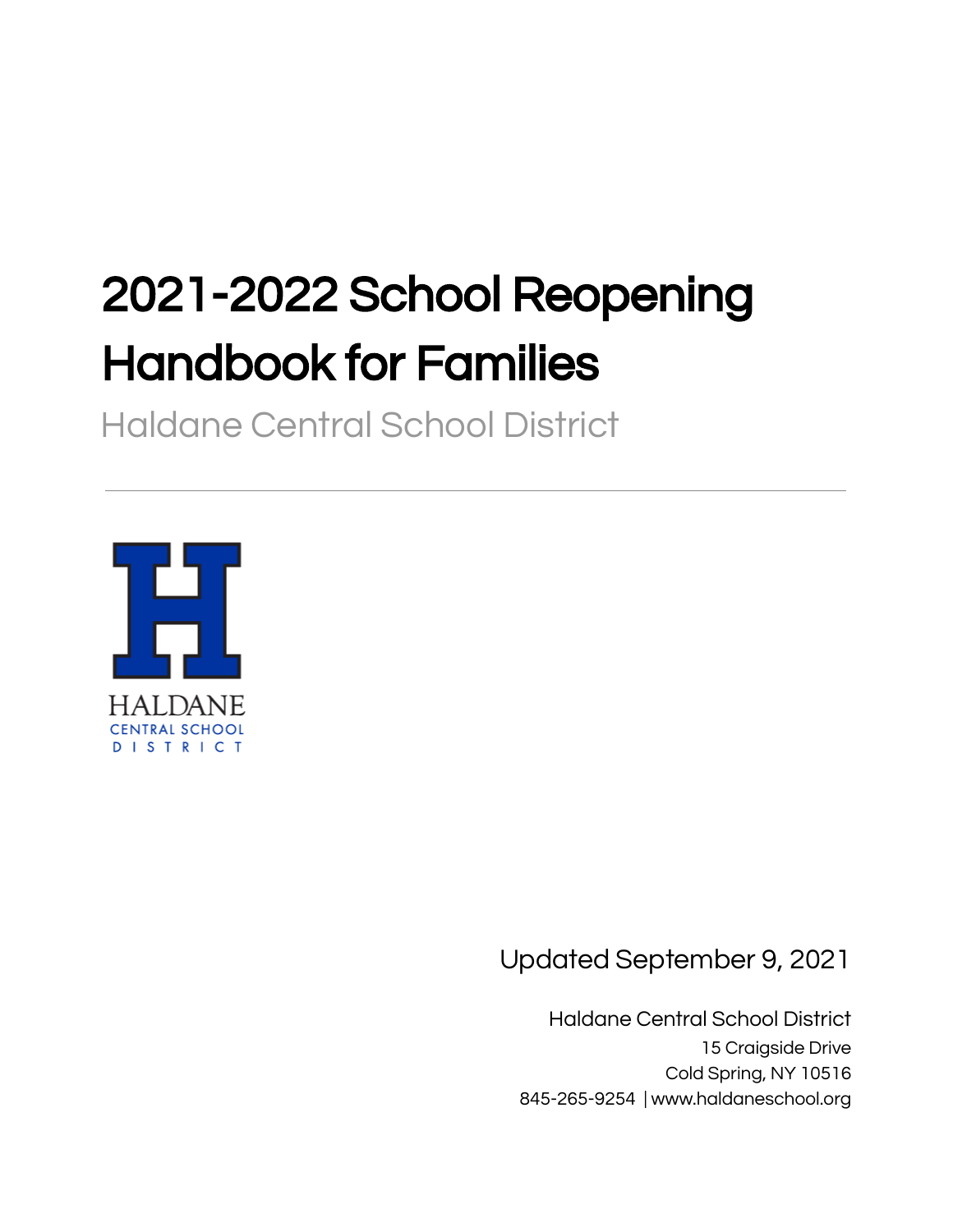

### Table of Contents

**Introduction** Letter from Dr. Benante Administrative Team and Contacts

Health and Safety Mitigation Strategies for Haldane's K-12 Campus COVID Testing for Students and Staff Contact Tracing and Quarantine Guidelines

School Nutrition and Food Service Lunch Procedures Breakfast and Lunch School Lunch Accounts

Remote Learning Technology Support

Athletics and Extracurricular Activities

Plan Monitoring Surveys for Staff and Families 2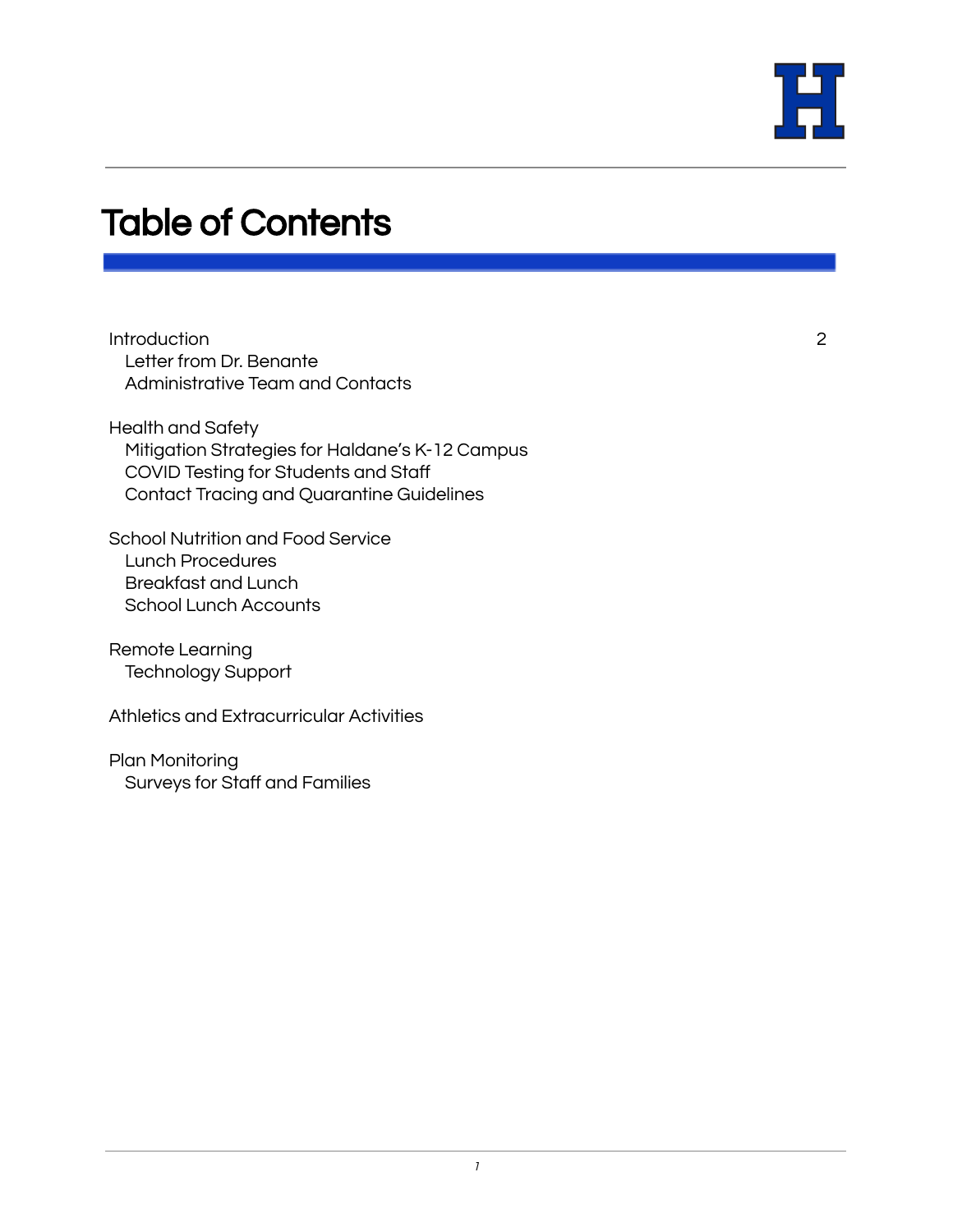

### **Introduction**

### Letter from Dr. Benante

Dear Haldane Community,

Our planning for the 2021-2022 school year must consider the continued influence of COVID-19 on the health and safety of our community. Thus, the following goals have guided our preparations for the upcoming year:

- 1. To provide students with access to in-person instruction and extracurricular opportunities to the greatest extent possible
- 2. To implement health and safety standards based upon the local context, including community transmission rates, vaccination status, and local testing data

There is no doubt that our communities have begun to reclaim the return to pre-COVID routines. Yet, it is clear that we are at another inflection point in this pandemic. With that comes a responsibility to ensure that we are doing our best to maintain a standard for health and safety that makes Haldane's programs available to all of our students.

I anticipate that these plans will continue to evolve throughout this school year. Our staff is also committed to hearing your feedback, which we will seek after the first month of the school year.

It was a community effort to provide our students with such an outstanding experience last year, and it will take the same this year. Thank you for your support!

Sincerely, Philip Benante, Ed. D. Superintendent of Schools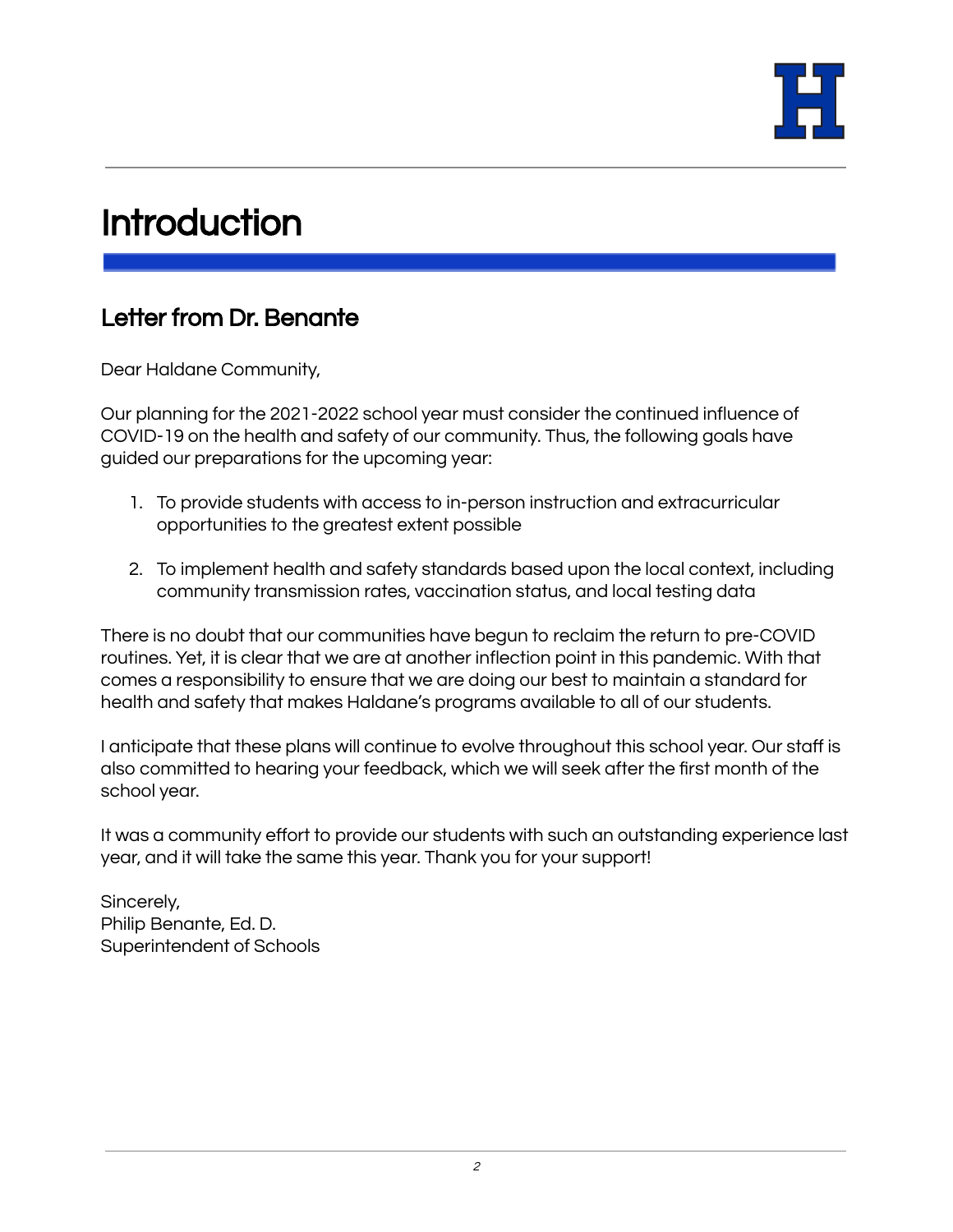

#### Administrative Team and Contacts

Phil Benante, Ed. D., Superintendent of Schools [pbenante@haldaneschool.org](mailto:pbenante@haldaneschool.org) 845-265-9254 x115

Christine Jamin, Elementary School Principal [cjamin@haldaneschool.org](mailto:cjamin@haldaneschool.org) 845-265-9254 x122

MaryAnn Seelke, Ed. D., Middle School Principal [mseelke@haldaneschool.org](mailto:mseelke@haldaneschool.org) 845-265-9254 x150

Julia Sniffen, High School Principal [julia.sniffen@haldaneschool.org](mailto:julia.sniffen@haldaneschool.org) 845-265-9254 x220

Tara Rounds, Director of Pupil Personnel Services [trounds@haldaneschool.org](mailto:trounds@haldaneschool.org) 845-265-9254 x148

Josh Elder, Director of Curriculum and Human **Resources** [jelder@haldaneschool.org](mailto:jelder@haldaneschool.org) 845-265-9254 x440

Tim Walsh, Director of Facilities [twalsh@haldaneschool.org](mailto:twalsh@haldaneschool.org) 845-265-9254 x170

Dan Cowan, Athletic Director and Dean of **Students** [dcowan@haldaneschool.org](mailto:dcowan@haldaneschool.org) 845-265-9254 x160

Anne Dinio, Business Manager [adinio@haldaneschool.org](mailto:adinio@haldaneschool.org) 845-265-9254 x111

For technology-related questions, contact: Leah Horn [lhorn@haldaneschool.org](mailto:lhorn@haldaneschool.org) 845-265-9254 x155

For food service-related questions, contact: Nancy Norton [nnorton@haldaneschool.org](mailto:nnorton@haldaneschool.org) 845-265-9254 x131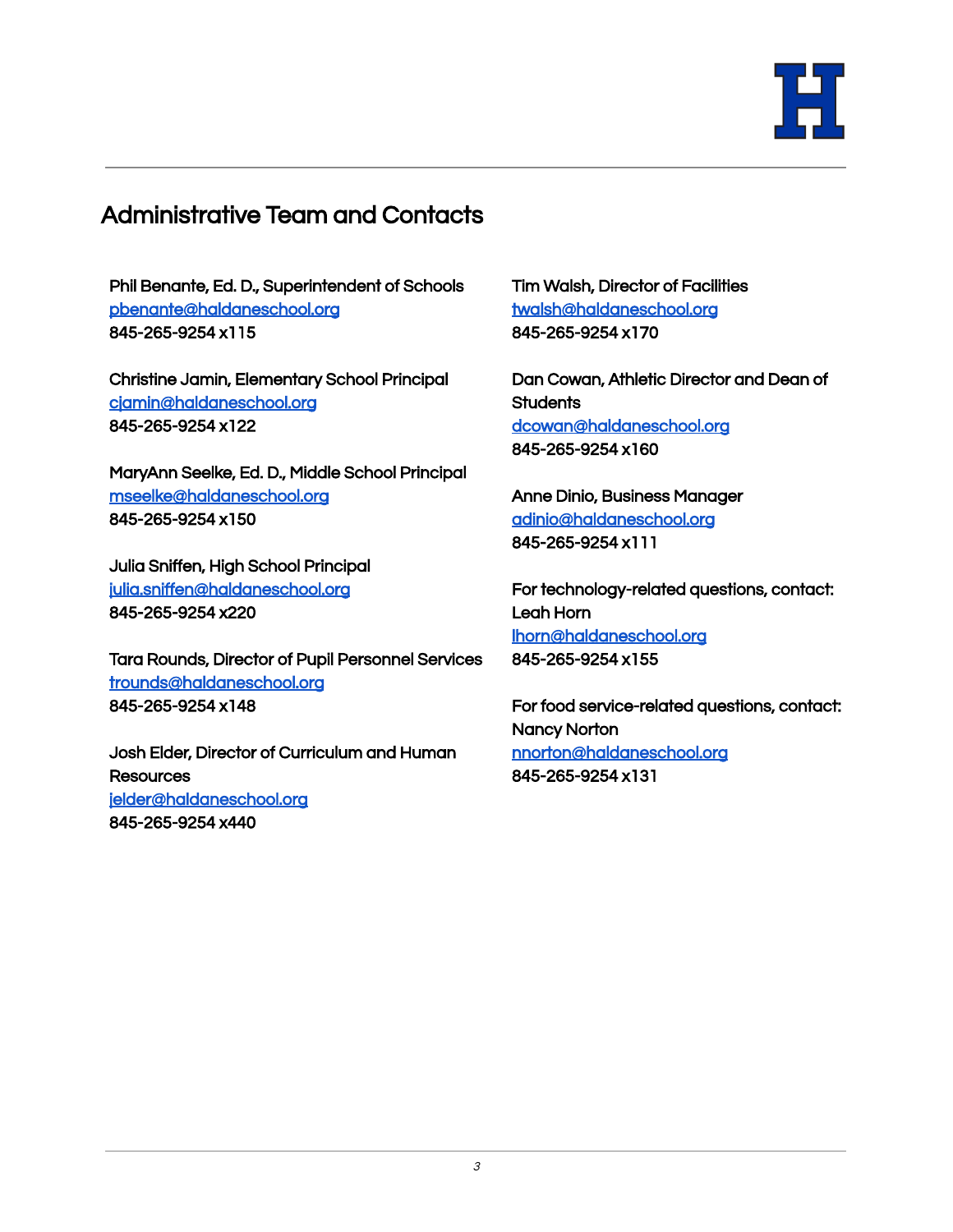

## Health and Safety

#### Mitigation Strategies for Haldane's K-12 Campus

#### Physical Distancing

A minimum of 3 feet of physical distancing will be implemented in all classrooms, and may be expanded based on the number of students and available space in each room.

#### **Masks**

All students and staff, regardless of vaccination status, will be required to wear masks while indoors. Masks will not be required outdoors.

#### Outdoor Classrooms

Each building will have defined outdoor learning spaces for use throughout the day. Teachers will be encouraged to utilize these spaces to the greatest extent possible, weather permitting. Tented spaces will provide additional covering.

#### **Ventilation**

The district will continue the enhanced ventilation procedures implemented during the 2020-2021 school year. This included maximizing outdoor air supplied to the buildings via installed mechanical systems, installing MERV-13 rated filters and conducting routine filter changes, instituting a preventative maintenance program for mechanical systems, and ensuring proper operation of the District's Building Management System.

#### **Transportation**

All students who access district transportation will be required to be masked and seated at least 3 feet apart on the bus.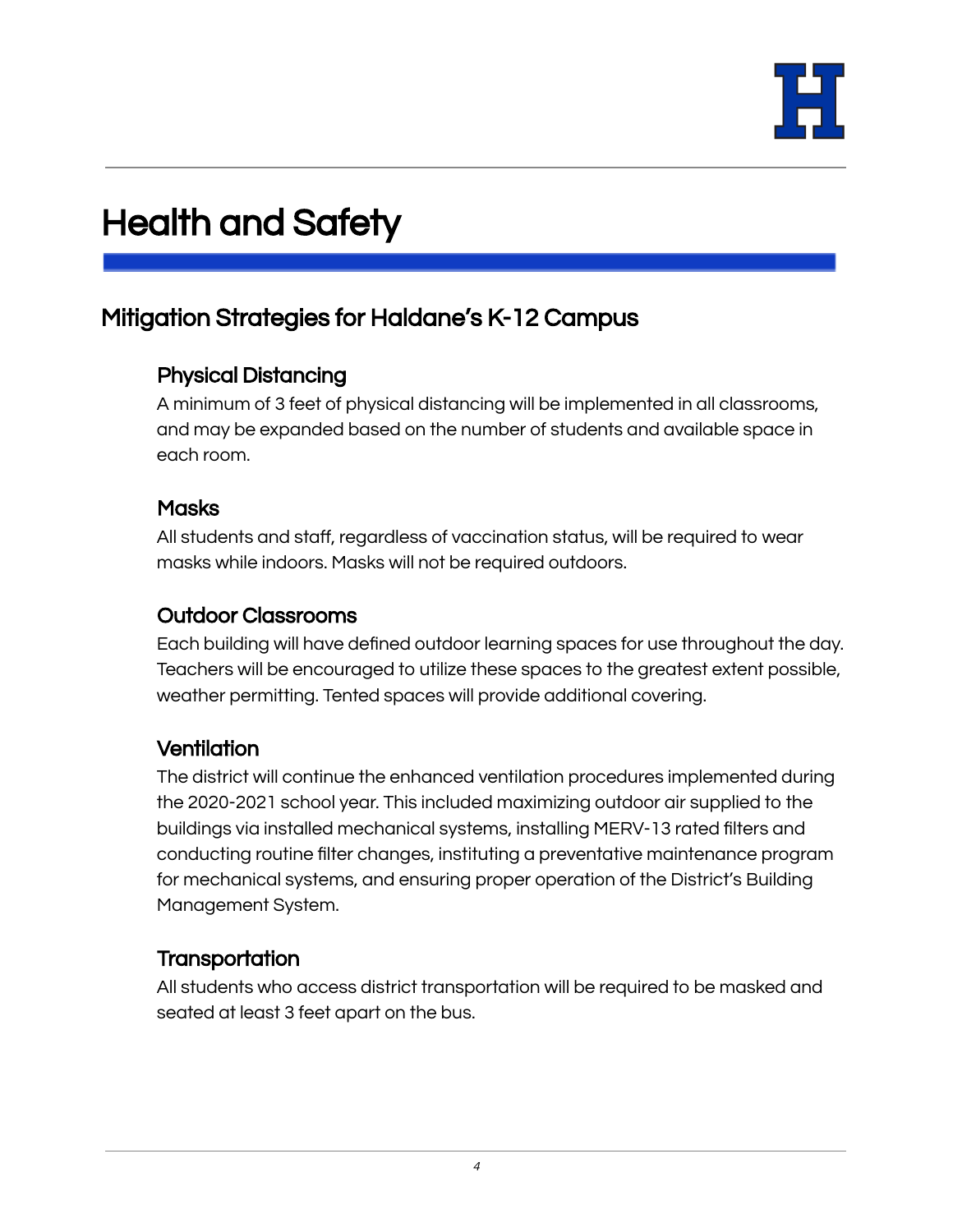

### COVID Testing for Students and Staff

The district plans to continue its COVID testing program for vaccinated and unvaccinated individuals in coordination with the Putnam County Department of Health. Families are encouraged to provide testing consent by registering their child(ren) via [FamilyID](https://www.familyid.com/programs/covid-19-testing-consent-21-22).

### Contact Tracing and Quarantine Guidelines

Based on current guidance from the New York State [Department](https://resources.finalsite.net/images/v1629313715/haldaneschoolorg/pcsapvkxyjooe49ffufc/NYSEDHealthandSafetyGuideforthe2021-2022SchoolYear.pdf) of Health and the Putnam County [Department](https://resources.finalsite.net/images/v1629313645/haldaneschoolorg/rjgbdh463bv2oyp8jiqx/PCDOHMemoToSchoolsAugust2021.pdf) of Health, indoor mask wearing and appropriate distancing will virtually eliminate the need for individuals to quarantine following exposure, unless they are experiencing symptoms of COVID-19.

COVID-positive individuals may return to school 10 days after the onset of symptoms provided they are fever-free without medication and symptoms have improved.

### Symptom Monitoring

The district no longer requires individuals to complete a Daily Health Screener. Families are encouraged to remain vigilant about COVID symptoms. Any individual experiencing symptoms of COVID-19, regardless of vaccination status, must remain at home until:

- 1) A negative PCR test is obtained, symptoms are improving, and the student is fever-free for at least 24 hours. Rapid tests and at-home tests cannot be accepted. -OR-
- 2) The student has remained at home for at least 10 days past the onset of symptoms, symptoms are improving, and the student is fever-free for at least 24 hours. -OR-
- 3) A note from a primary care physician is obtained, indicating an alternate diagnosis (e.g. strep throat, influenza) and that COVID-19 is not suspected.

Please provide this documentation to the attendance office prior to return to school.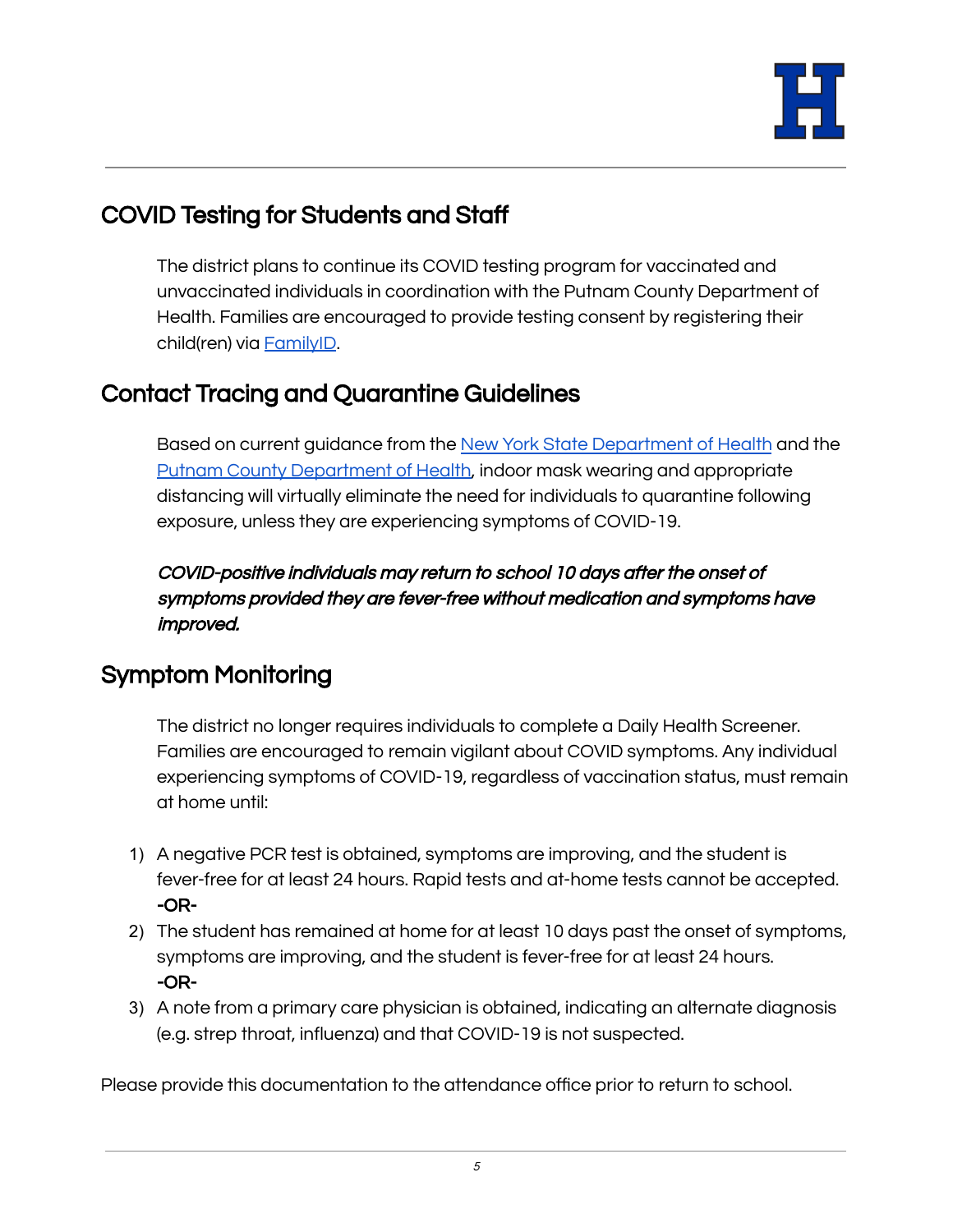

# School Nutrition and Food Service

#### Lunch Procedures

Students will continue to enjoy lunch in outdoor spaces, weather permitting. When students are unable to eat outdoors, lunch will be held in the cafeteria with desks spaced 6 feet apart. Additional spaces such as the auditorium or consumer science room may also be utilized, as needed.

### Breakfast and Lunch

Haldane has extended the Free School Meal Waiver through the 2021-2022 school year. This program provides eligibility for all children under the age of 19 to receive free breakfast and lunch, regardless of household income. This temporary program is funded by the U.S. Department of Agriculture and will expire June 30, 2022.

### School Lunch Accounts

Second lunches and a la carte menu items are not included in this free meal program and will be charged via your child's lunch account. Cash will not be accepted. You may add funds to your child's account through [MySchoolBucks](https://www.haldaneschool.org/district/departments/cafeteria) or by submitting a check to the school cafeteria. Students will be asked to provide their name or PIN when they order lunch.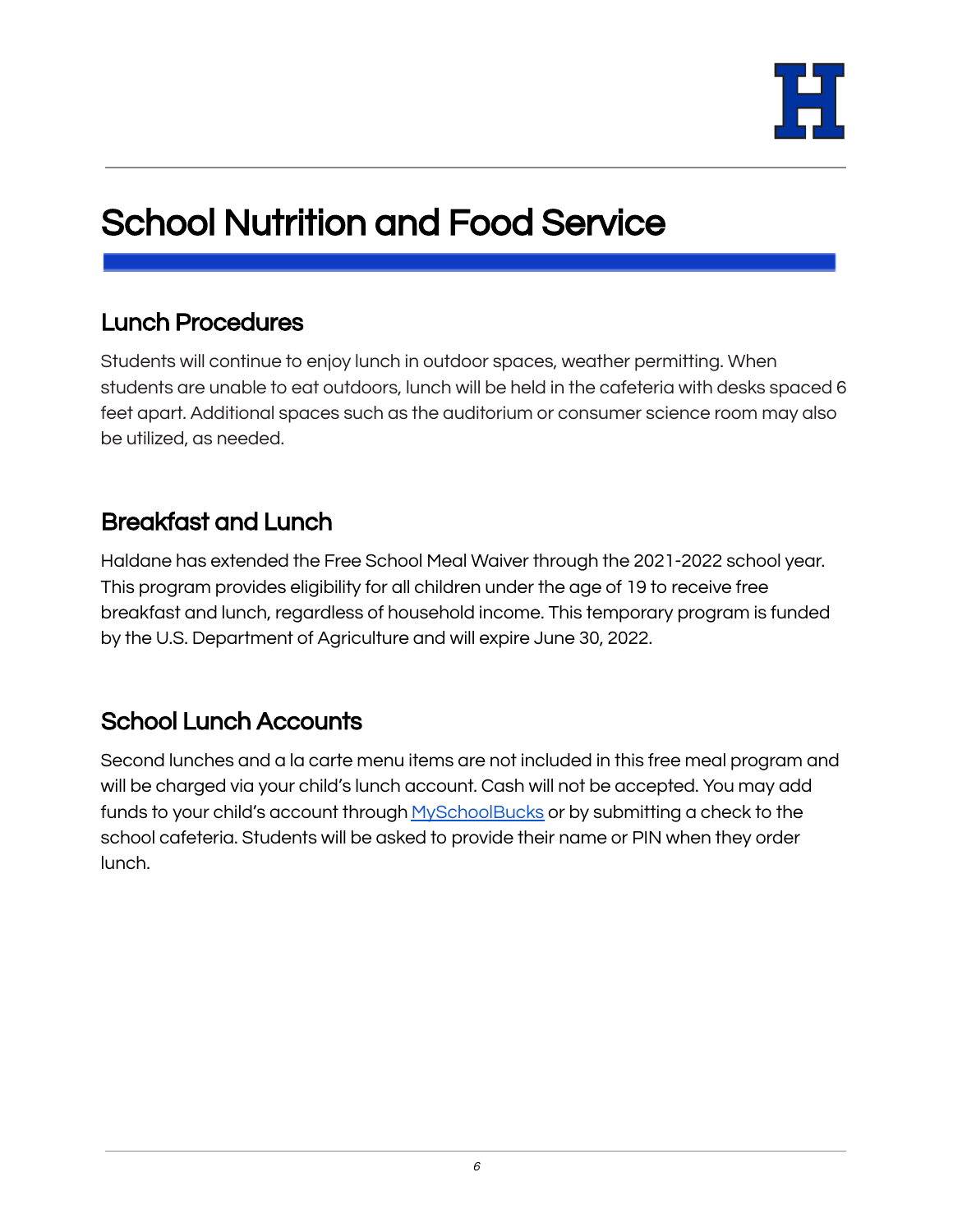

# Remote Learning

Remote learning will only be available for students who are required to quarantine following exposure to COVID-19.

The district remains prepared to provide fully remote instruction should a school-wide or district-wide closure be required.

Students in need of homebound instruction for other health-related absences should follow pre-COVID procedures for requesting support through their building principal.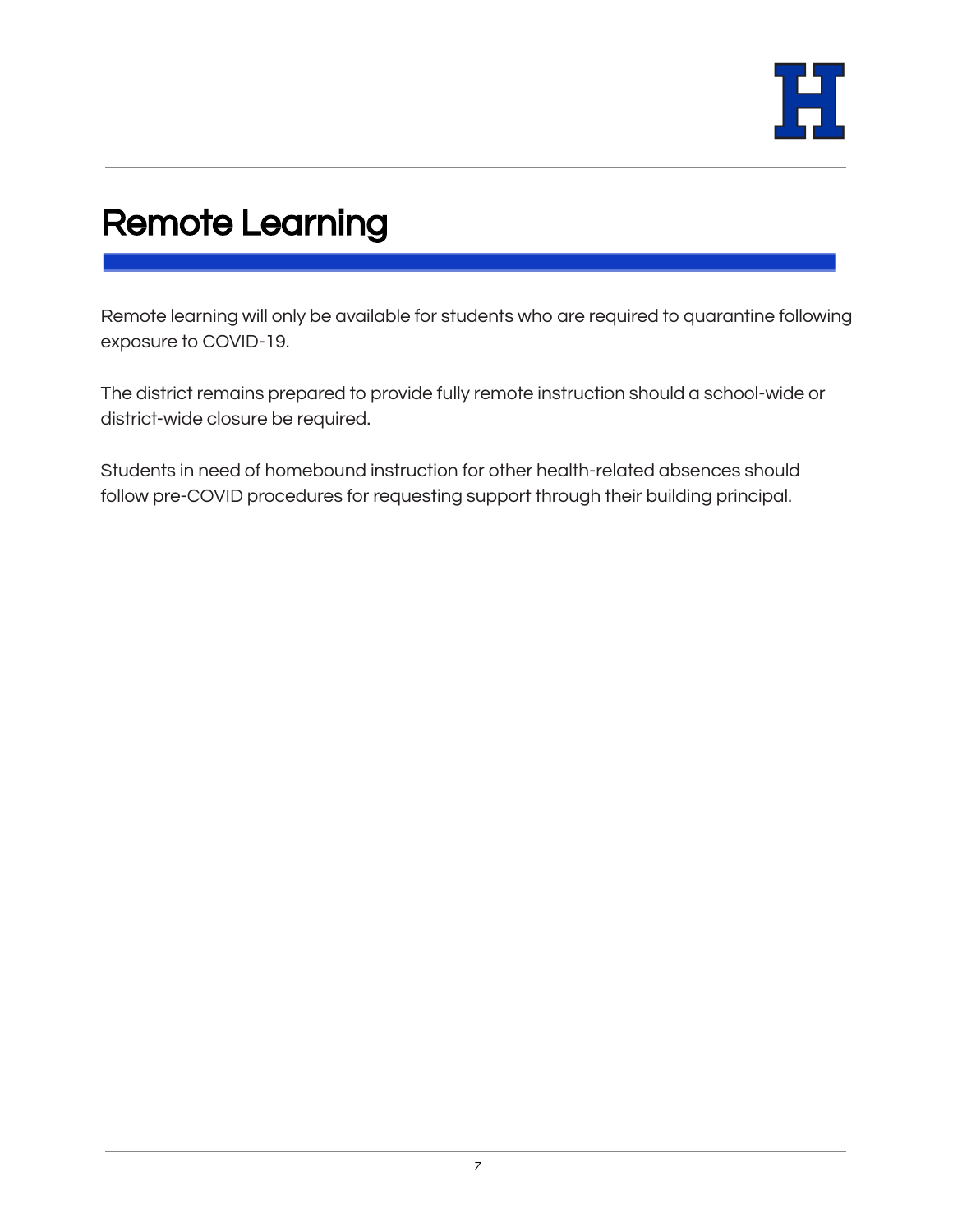

# Athletics and Extracurricular Activities

Haldane will proceed with all fall sports as scheduled. Participants in high-risk sports may be required to submit to weekly COVID screenings in order to participate. Additional details will be shared with families in the coming weeks.

All other extracurricular activities will be required to follow masking and distancing guidelines as outlined in this handbook.